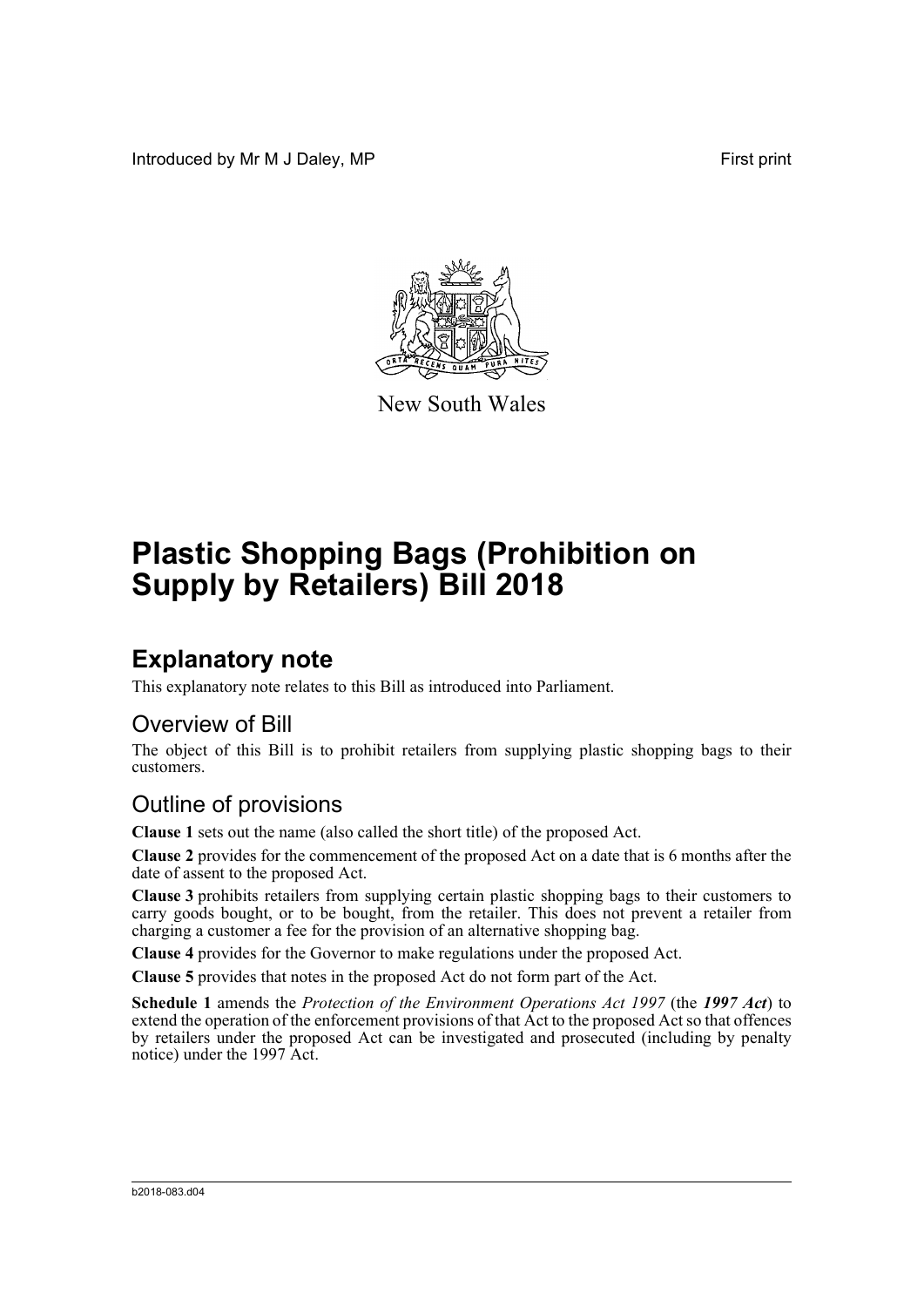Introduced by Mr M J Daley, MP **First** print



New South Wales

# **Plastic Shopping Bags (Prohibition on Supply by Retailers) Bill 2018**

## **Contents**

| <b>Schedule 1</b> |   | Amendment of Protection of the Environment Operations Act 1997<br><b>No 156</b> |      |
|-------------------|---|---------------------------------------------------------------------------------|------|
|                   | 5 | <b>Notes</b>                                                                    | 2    |
|                   | 4 | Regulations                                                                     | 2    |
|                   | 3 | Retailers must not supply certain non-biodegradable plastic shopping<br>bags    | 2    |
|                   |   | Commencement                                                                    | 2    |
|                   |   | Name of Act                                                                     |      |
|                   |   |                                                                                 | Page |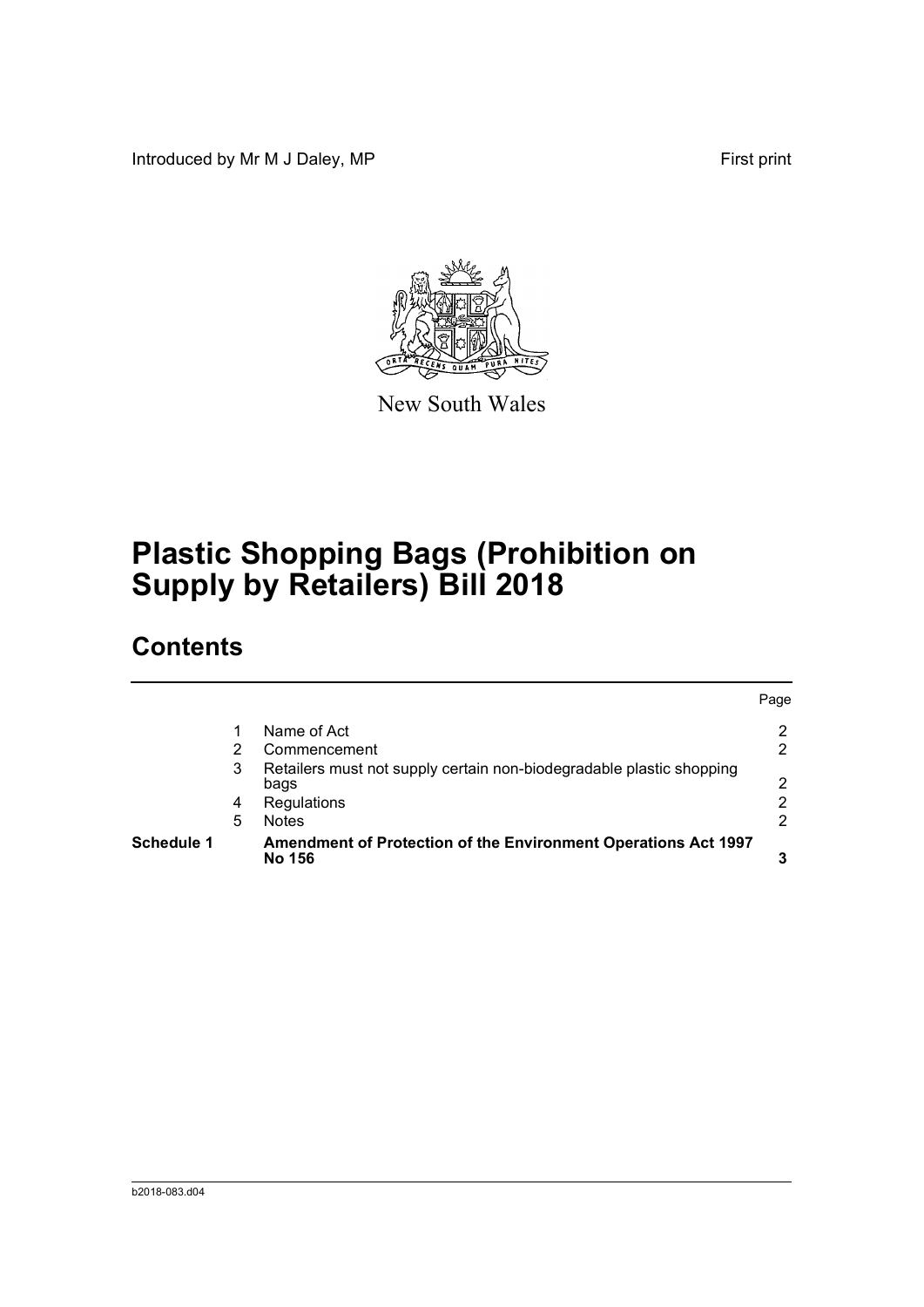

New South Wales

# **Plastic Shopping Bags (Prohibition on Supply by Retailers) Bill 2018**

No , 2018

#### **A Bill for**

An Act to prohibit retailers from supplying certain plastic shopping bags to their customers.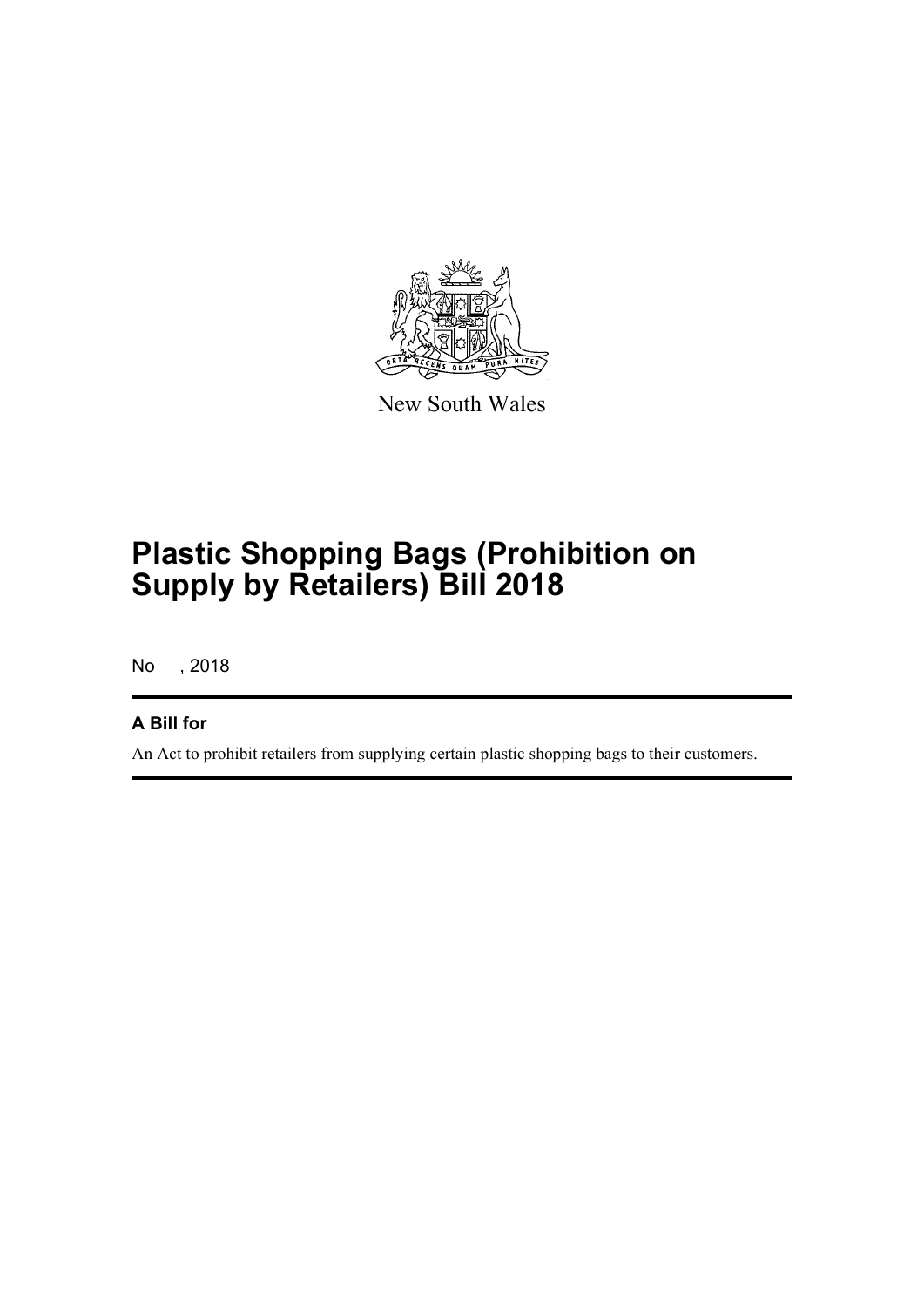Plastic Shopping Bags (Prohibition on Supply by Retailers) Bill 2018 [NSW]

<span id="page-3-4"></span><span id="page-3-3"></span><span id="page-3-2"></span><span id="page-3-1"></span><span id="page-3-0"></span>

|              |                                                                                                                                                                                                                                                                             |                                                                                                                                                                                                                                                                                  | The Legislature of New South Wales enacts:                                                                                                                                                                                                                              | 1                    |  |
|--------------|-----------------------------------------------------------------------------------------------------------------------------------------------------------------------------------------------------------------------------------------------------------------------------|----------------------------------------------------------------------------------------------------------------------------------------------------------------------------------------------------------------------------------------------------------------------------------|-------------------------------------------------------------------------------------------------------------------------------------------------------------------------------------------------------------------------------------------------------------------------|----------------------|--|
| 1            |                                                                                                                                                                                                                                                                             | <b>Name of Act</b>                                                                                                                                                                                                                                                               |                                                                                                                                                                                                                                                                         |                      |  |
|              |                                                                                                                                                                                                                                                                             | This Act is the Plastic Shopping Bags (Prohibition on Supply by Retailers) Act 2018.                                                                                                                                                                                             |                                                                                                                                                                                                                                                                         |                      |  |
| $\mathbf{2}$ |                                                                                                                                                                                                                                                                             | Commencement                                                                                                                                                                                                                                                                     |                                                                                                                                                                                                                                                                         |                      |  |
|              |                                                                                                                                                                                                                                                                             |                                                                                                                                                                                                                                                                                  | This Act commences on the day that is 6 months after the date of assent to this Act.                                                                                                                                                                                    | 5                    |  |
| 3            |                                                                                                                                                                                                                                                                             |                                                                                                                                                                                                                                                                                  | Retailers must not supply certain non-biodegradable plastic shopping bags                                                                                                                                                                                               |                      |  |
|              |                                                                                                                                                                                                                                                                             |                                                                                                                                                                                                                                                                                  |                                                                                                                                                                                                                                                                         | 6<br>$\overline{7}$  |  |
|              |                                                                                                                                                                                                                                                                             | (1)<br>A person who sells goods in trade or commerce must not supply a plastic shopping<br>bag that is not biodegradable to another person for the purpose of that other person<br>carrying goods purchased, or to be purchased, from the premises where the bag is<br>supplied. |                                                                                                                                                                                                                                                                         |                      |  |
|              |                                                                                                                                                                                                                                                                             |                                                                                                                                                                                                                                                                                  | Maximum penalty: 50 penalty units.                                                                                                                                                                                                                                      | 11                   |  |
|              | (2)                                                                                                                                                                                                                                                                         |                                                                                                                                                                                                                                                                                  | This section does not prevent a person from supplying any of the following bags:                                                                                                                                                                                        | 12                   |  |
|              |                                                                                                                                                                                                                                                                             | (a)                                                                                                                                                                                                                                                                              | a plastic bag that is an integral part of the packaging in which goods are sealed<br>prior to sale,                                                                                                                                                                     | 13<br>14             |  |
|              |                                                                                                                                                                                                                                                                             | (b)                                                                                                                                                                                                                                                                              | a barrier bag (being a bag dispensed from a roll that is intended to be used<br>solely to carry unpackaged perishable food for human or animal<br>consumption),                                                                                                         | 15<br>16<br>17       |  |
|              |                                                                                                                                                                                                                                                                             | (c)                                                                                                                                                                                                                                                                              | a bag prescribed by the regulations as not being a plastic shopping bag for the<br>purposes of this section.                                                                                                                                                            | 18<br>19             |  |
|              |                                                                                                                                                                                                                                                                             |                                                                                                                                                                                                                                                                                  | Note. This section does not prevent a person from supplying bin liners, because such liners<br>are not used to carry goods from the person's premises.                                                                                                                  | 20<br>21<br>22       |  |
|              |                                                                                                                                                                                                                                                                             | This section also does not prevent a person from supplying a heavy retail bag of the kind<br>usually used by clothing and department stores, because such bags have a thickness of more<br>than 35 microns.                                                                      |                                                                                                                                                                                                                                                                         |                      |  |
|              | (3)                                                                                                                                                                                                                                                                         | In this section:                                                                                                                                                                                                                                                                 |                                                                                                                                                                                                                                                                         |                      |  |
|              |                                                                                                                                                                                                                                                                             |                                                                                                                                                                                                                                                                                  | <b>biodegradable</b> means comprised entirely of materials of a type that:                                                                                                                                                                                              |                      |  |
|              |                                                                                                                                                                                                                                                                             | (a)                                                                                                                                                                                                                                                                              | have been assessed and tested in accordance with AS 4736–2006,<br>Biodegradable plastics—Biodegradable plastics suitable for composting and<br>other microbial treatment or any other standard that replaces that standard and<br>is prescribed by the regulations, and | 27<br>28<br>29<br>30 |  |
|              |                                                                                                                                                                                                                                                                             | (b)                                                                                                                                                                                                                                                                              | can, in accordance with that standard, be designated as compostable.                                                                                                                                                                                                    | 31                   |  |
|              |                                                                                                                                                                                                                                                                             |                                                                                                                                                                                                                                                                                  | <i>plastic bag</i> means a bag that is made (in whole or in part):                                                                                                                                                                                                      | 32                   |  |
|              |                                                                                                                                                                                                                                                                             | (a)                                                                                                                                                                                                                                                                              | of polyethylene with a thickness of less than 35 microns, or                                                                                                                                                                                                            | 33                   |  |
|              |                                                                                                                                                                                                                                                                             | (b)                                                                                                                                                                                                                                                                              | of any other plastic that is prescribed by the regulations, with a thickness of<br>less than 35 microns.                                                                                                                                                                | 34<br>35             |  |
| 4            |                                                                                                                                                                                                                                                                             | <b>Regulations</b>                                                                                                                                                                                                                                                               |                                                                                                                                                                                                                                                                         |                      |  |
|              | The Governor may make regulations, not inconsistent with this Act, for or with<br>respect to any matter that by this Act is required or permitted to be prescribed or that<br>is necessary or convenient to be prescribed for carrying out or giving effect to this<br>Act. |                                                                                                                                                                                                                                                                                  |                                                                                                                                                                                                                                                                         |                      |  |
| 5            | <b>Notes</b>                                                                                                                                                                                                                                                                |                                                                                                                                                                                                                                                                                  |                                                                                                                                                                                                                                                                         | 41                   |  |
|              |                                                                                                                                                                                                                                                                             |                                                                                                                                                                                                                                                                                  | Notes included in this Act do not form part of this Act.                                                                                                                                                                                                                | 42                   |  |